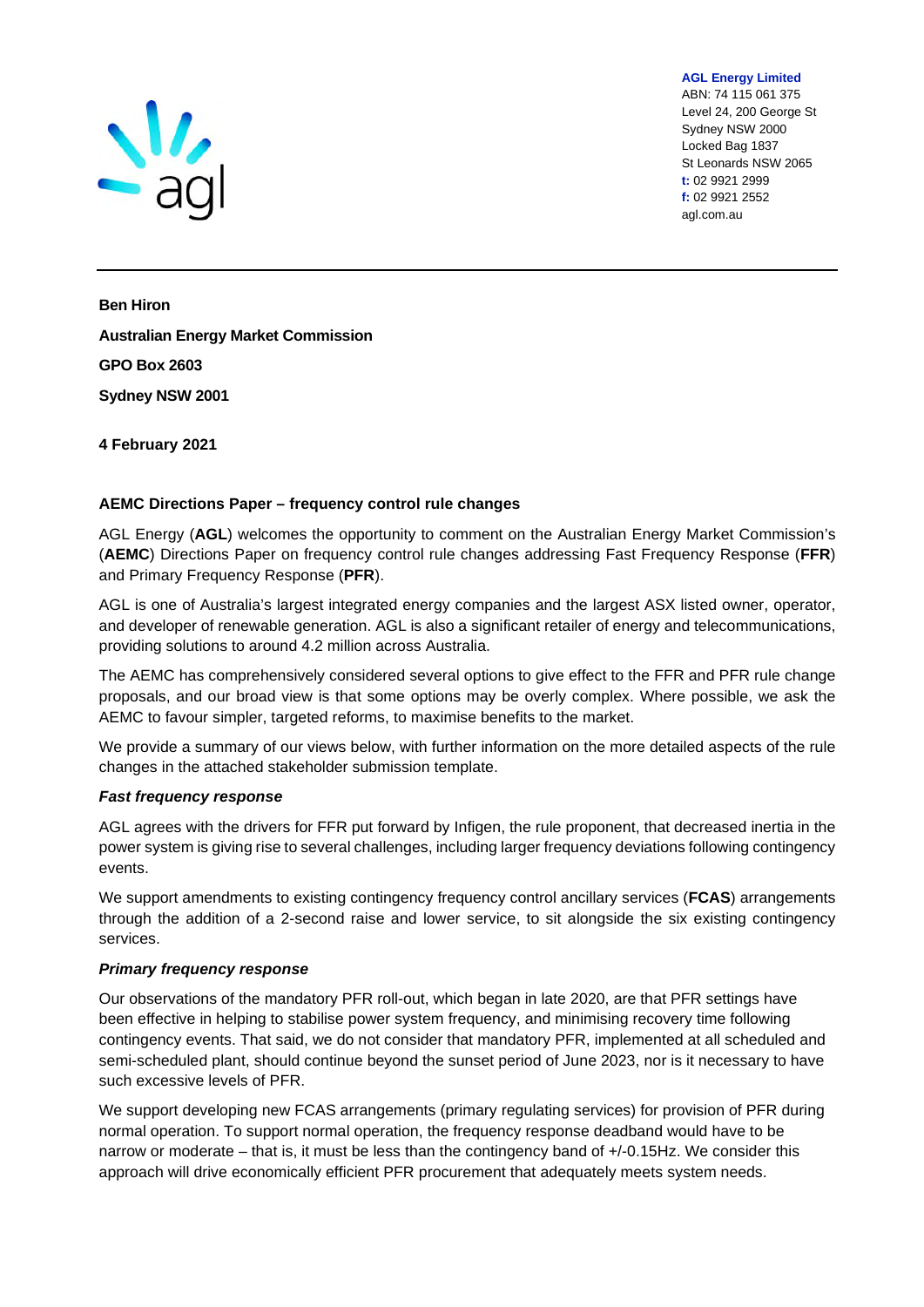

Finally, AEMO's technical advice on both FFR and PFR is still in development. We would appreciate the opportunity to review and comment on AEMO's advice in responding to the next consultation stage.

If you have any queries about this submission, please contact Liz Gharghori on (03) 8633 6723 or [lgharghori@agl.com.au.](mailto:lgharghori@agl.com.au)

Yours sincerely,

Elizabeth Molyneux

General Manager Policy & Market Regulation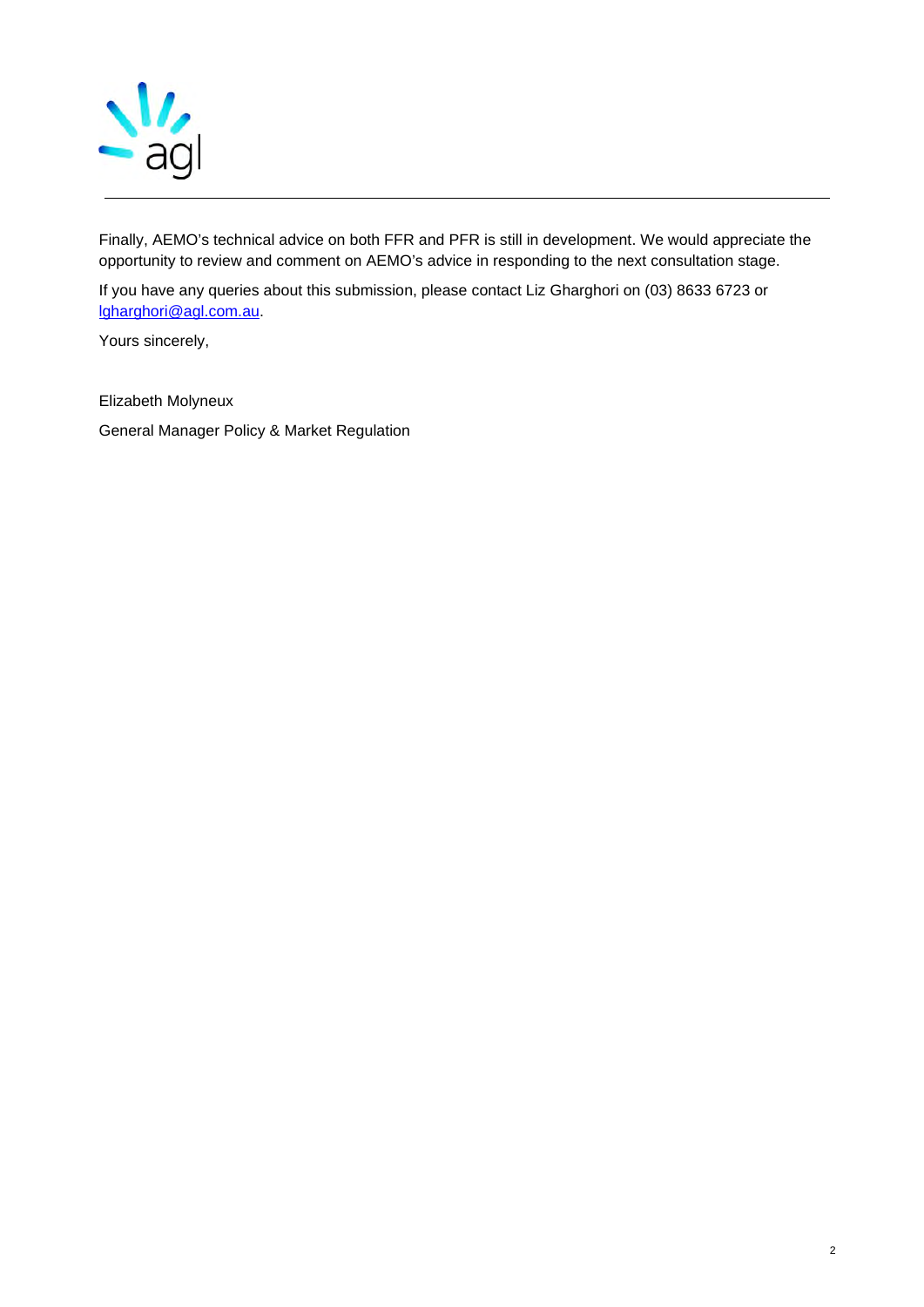

# **Directions paper – Frequency control rule changes**  STAKEHOLDER SUBMISSION TEMPLATE

The template below has been developed to enable stakeholders to provide their feedback on specific questions that the AEMC has identified in the directions paper for the frequency control rule changes.

The rule changes discussed in the frequency control directions paper are:

- AEMO Primary frequency response incentive arrangements (ERC0263) Infigen Energy Fast frequency response market ancillary
- service (ERC0296)

This template is designed to assist stakeholders provide valuable input on the questions the AEMC has identified in the directions paper. However, it is not meant to restrict any other issues that stakeholders would like to provide feedback on.

Given the breadth of issues discussed in the directions paper, it is not expected that all stakeholders respond to all the questions in this template. Rather, stakeholders are encouraged to answer any and all relevant questions.

#### **SUBMITTER DETAILS**

| <b>ORGANISATION:</b> |               | <b>AGL Energy</b>     |
|----------------------|---------------|-----------------------|
|                      | <b>NAME:</b>  | Liz Gharghori         |
| <b>CONTACT</b>       | <b>EMAIL:</b> | lgharghori@agl.com.au |
|                      | <b>PHONE:</b> | 03 8633 6723          |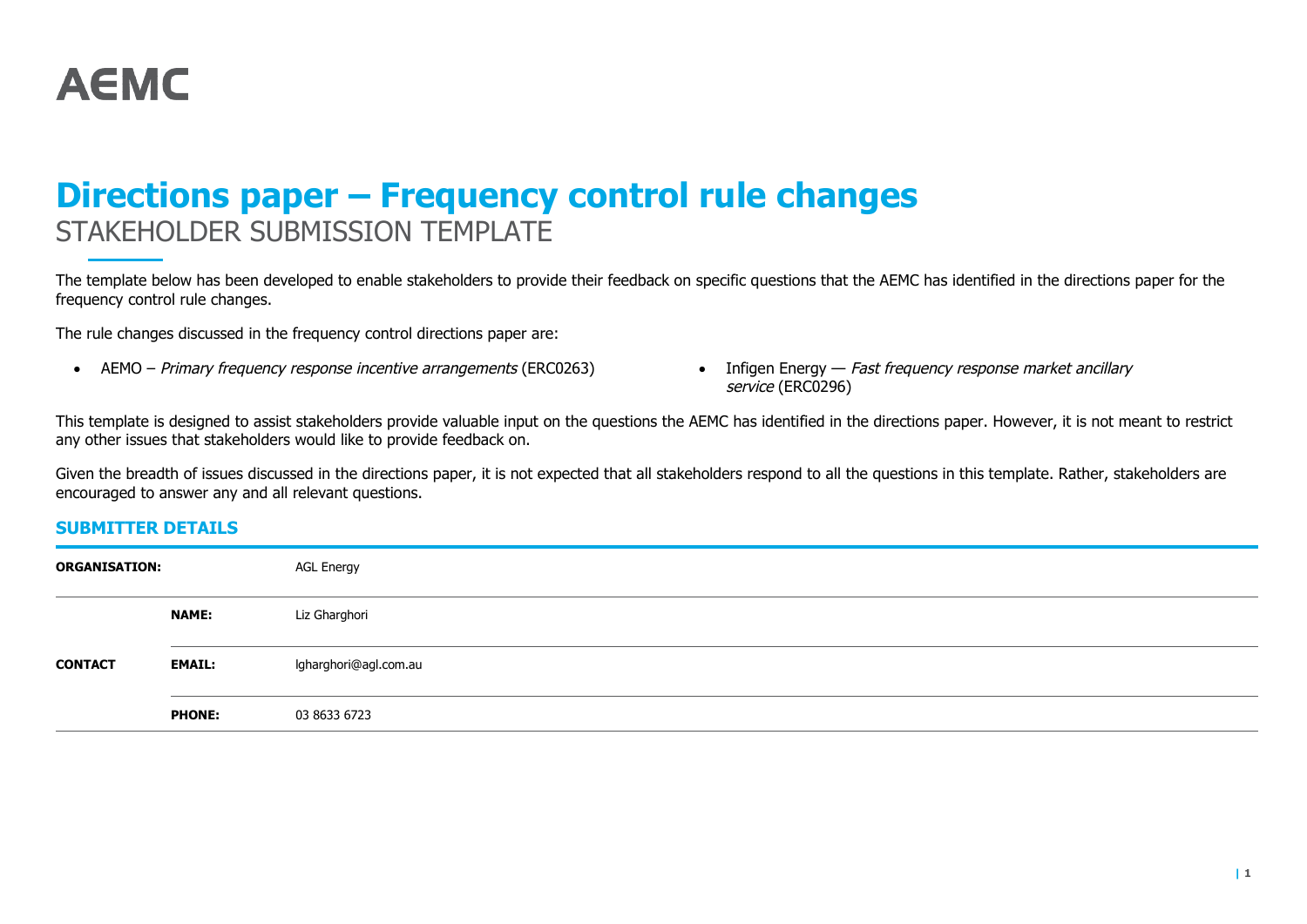# **CHAPTER 4** – FAST FREQUENCY RESPONSE MARKET ANCILLARY SERVICE

#### **Question 1: Section 4.5.3 – PROBLEM DEFINITION AND REFORM OBJECTIVE — FFR RULE CHANGE**

| What are stakeholders' views on the problem definition and reform objective for<br>FRR as set out in section 4.5.3 of the directions paper?                                                                                                       | AGL agrees that decreased inertia in the power system is giving rise to several challenges,<br>including larger frequency deviations following contingency events. Market arrangements for FFR<br>may be effective in combating these challenges in the immediate term, but we consider that<br>market arrangements for inertia will be required in the longer-term noting the ESB's work in this<br>area. We would suggest that once market arrangements for inertia are in place, FFR as a<br>standalone service may no longer be required.                                                        |  |
|---------------------------------------------------------------------------------------------------------------------------------------------------------------------------------------------------------------------------------------------------|------------------------------------------------------------------------------------------------------------------------------------------------------------------------------------------------------------------------------------------------------------------------------------------------------------------------------------------------------------------------------------------------------------------------------------------------------------------------------------------------------------------------------------------------------------------------------------------------------|--|
| Question 2: Section 4.7.1 - FFR PROCUREMENT                                                                                                                                                                                                       |                                                                                                                                                                                                                                                                                                                                                                                                                                                                                                                                                                                                      |  |
| In relation to the discussion of potential procurement arrangements for FFR<br>services in section 4.7.1 of the directions paper:                                                                                                                 |                                                                                                                                                                                                                                                                                                                                                                                                                                                                                                                                                                                                      |  |
| What are stakeholders' views on the pros and cons of establishing new<br>$\bullet$<br>FCAS market arrangements for FFR services versus revising the existing<br>arrangements to incorporate FFR within the fast raise and fast lower<br>services? | To implement an FFR service, AGL supports a simple amendment to existing contingency FCAS<br>arrangements through the addition of a 2-second raise and lower service, sitting alongside the six<br>existing contingency services. This would require only minor changes to the technical specification<br>for the 6 second 'fast' service to distinguish it from the new FFR service.<br>Applying the existing framework removes the need to develop alternative procurement<br>arrangements for FFR, thereby avoiding unnecessary administrative costs for AEMO and potential<br>service providers. |  |
| Do stakeholders agree that the existing arrangements for contingency<br>FCAS provide an appropriate model for FFR market arrangements?                                                                                                            |                                                                                                                                                                                                                                                                                                                                                                                                                                                                                                                                                                                                      |  |
| What are stakeholders' views on how each of the proposed<br>procurement arrangements for FFR would interact with the<br>arrangements for the existing contingency services?                                                                       |                                                                                                                                                                                                                                                                                                                                                                                                                                                                                                                                                                                                      |  |
| Are there any aspects of the existing contingency FCAS arrangements<br>$\bullet$<br>that should be varied for procurement of FFR services?                                                                                                        |                                                                                                                                                                                                                                                                                                                                                                                                                                                                                                                                                                                                      |  |
| <b>Ouestion 3: Section 4.7.2 - FFR PRICING ARRANGEMENTS</b>                                                                                                                                                                                       |                                                                                                                                                                                                                                                                                                                                                                                                                                                                                                                                                                                                      |  |

| In relation to the discussion of potential pricing arrangements for FFR services in | AGL supports maintaining existing FCAS pricing arrangements for FFR services, where participants                                                                                               |
|-------------------------------------------------------------------------------------|------------------------------------------------------------------------------------------------------------------------------------------------------------------------------------------------|
| section 4.7.2 of the directions paper:                                              | are paid based on MWs enabled for the service at the market clearing price.                                                                                                                    |
| What are stakeholders' views on the pros and cons of maintaining the                | Regarding performance-based multipliers, we do not consider these should be incorporated into<br>the FFR pricing arrangements. The draft rule determination notes that AEMO can differentially |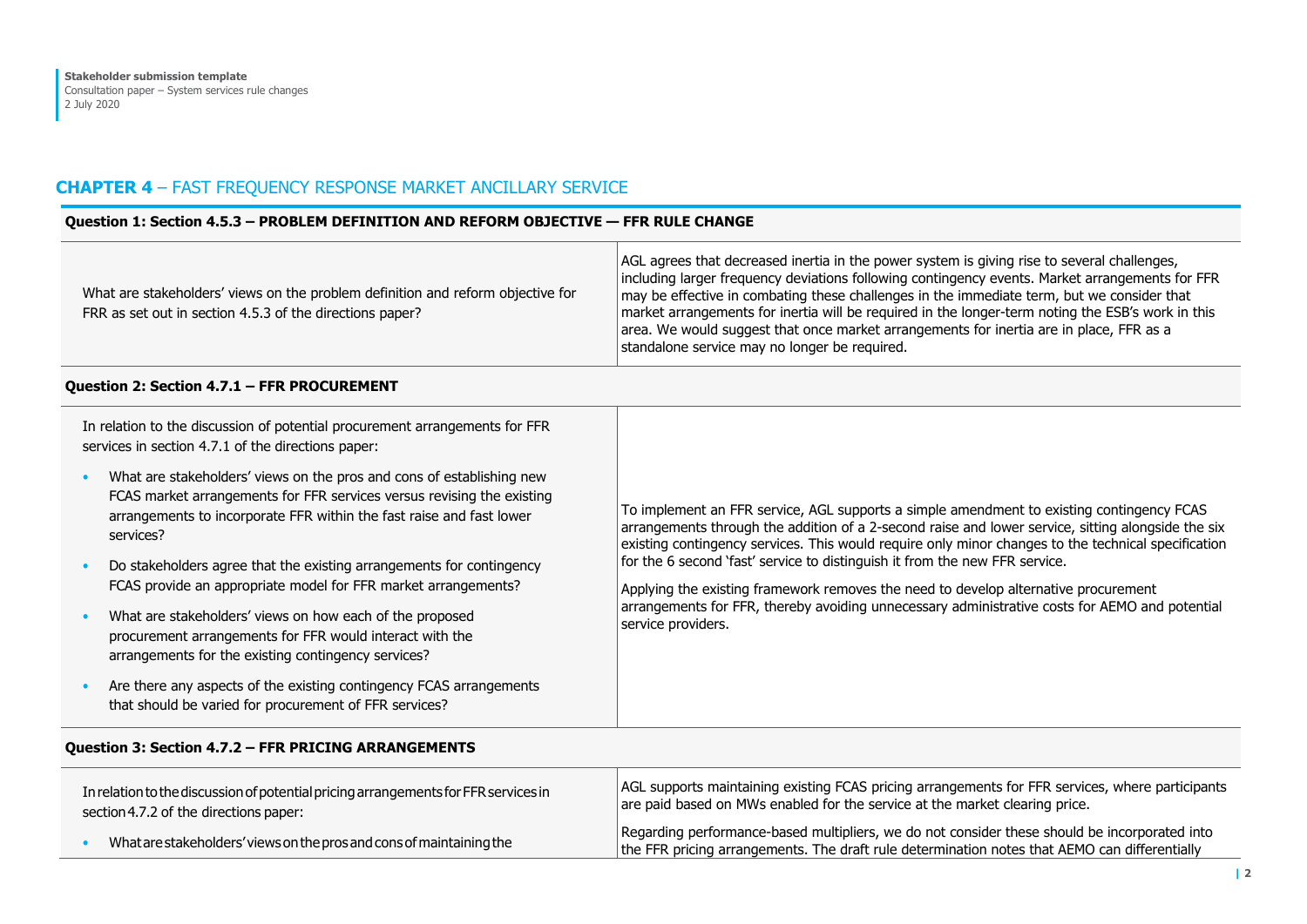| existing FCAS pricing arrangements for FFR services?                                                                                                                                                                                                                                | value individual plant through the FCAS registration process by valuing more MWs of response<br>from faster responding providers. We support retention of this arrangement for FFR services.                                                                                                                                                                                                                                                                                                                                              |
|-------------------------------------------------------------------------------------------------------------------------------------------------------------------------------------------------------------------------------------------------------------------------------------|-------------------------------------------------------------------------------------------------------------------------------------------------------------------------------------------------------------------------------------------------------------------------------------------------------------------------------------------------------------------------------------------------------------------------------------------------------------------------------------------------------------------------------------------|
| What are stakeholders' views on the potential pros and consof incorporating<br>performance-based multipliers into the pricing arrangements for FFR services?<br>Do stakeholders have any other comments or suggestions in relation to the<br>pricing arrangements for FFR services? | Should we go down the path of performance-based multipliers, perhaps like the US 'mileage'<br>markets', it may be necessary to mandate some form of ongoing performance verification, where<br>participants must show AEMO that they are providing services in accordance with the MASS. To<br>achieve this, participants would require a reliable and comprehensive performance measurement<br>tool. The existing FCAS verification tool is a starting point but would require additional refinement<br>to be suitable for this purpose. |
|                                                                                                                                                                                                                                                                                     | Finally, a market that favors faster responses should also consider that in some instances, a<br>response can be too fast, and therefore detrimental to the power system. It would be a perverse<br>outcome to reward faster response in such circumstances.                                                                                                                                                                                                                                                                              |

#### **Question 4: Section 4.7.3 – FFR COST ALLOCATION**

| In relation to the discussion of arrangements for the allocation of costs associated<br>with FFR services set out in section 4.7.3 of the directions paper: |                                                                                                                                                                     | Contingency FCAS costs are currently recovered from generators (raise services) and market<br>customers (lower services). The rationale for this split is that the entire market benefits from a<br>secure power system, and therefore all market participants should pay a share. |
|-------------------------------------------------------------------------------------------------------------------------------------------------------------|---------------------------------------------------------------------------------------------------------------------------------------------------------------------|------------------------------------------------------------------------------------------------------------------------------------------------------------------------------------------------------------------------------------------------------------------------------------|
|                                                                                                                                                             | What are stakeholders' views on the arrangements for the allocation of costs<br>for FFR services?                                                                   | We consider it appropriate that FFR services be considered in the same manner as existing<br>contingency services. We appreciate the argument that the reduction in synchronous inertia is                                                                                         |
|                                                                                                                                                             | Would it be appropriate for the cost of FFR services to be allocated in a similar way<br>to the existing arrangements for the allocation of contingency FCAS costs? | driving the need for FFR, and that costs should be allocated to causer on this basis. We think a<br>better mechanism is to reward inertia provision, which the ESB is considering in the NEM2025<br>workstream.                                                                    |

# **Question 5: Section 4.8 – ISSUES FOR CONSIDERATION - FFR**

| Are stakeholders aware of any additional issues that the Commission should take<br>into account in developing market ancillary service arrangements for FFR? | In August 2020, AEMO declared an inertia shortfall in South Australia and ElectraNet, as the Inertia<br>Service Provider, was tasked with managing the shortfall. We understand that tenders have been<br>sought from potential FFR providers, to provide FFR when South Australia is islanded, with a<br>response time of 1 second.<br>While FFR and inertia are different services, in the above example, these services are being treated<br>interchangeably. This raises two issues: |
|--------------------------------------------------------------------------------------------------------------------------------------------------------------|------------------------------------------------------------------------------------------------------------------------------------------------------------------------------------------------------------------------------------------------------------------------------------------------------------------------------------------------------------------------------------------------------------------------------------------------------------------------------------------|
|                                                                                                                                                              | The intersection between region-specific FFR or inertia arrangements and NEM-wide<br>arrangements may result in different technical specifications. It is unclear how the rule<br>change would deal with this and which arrangements would take precedence. We would                                                                                                                                                                                                                     |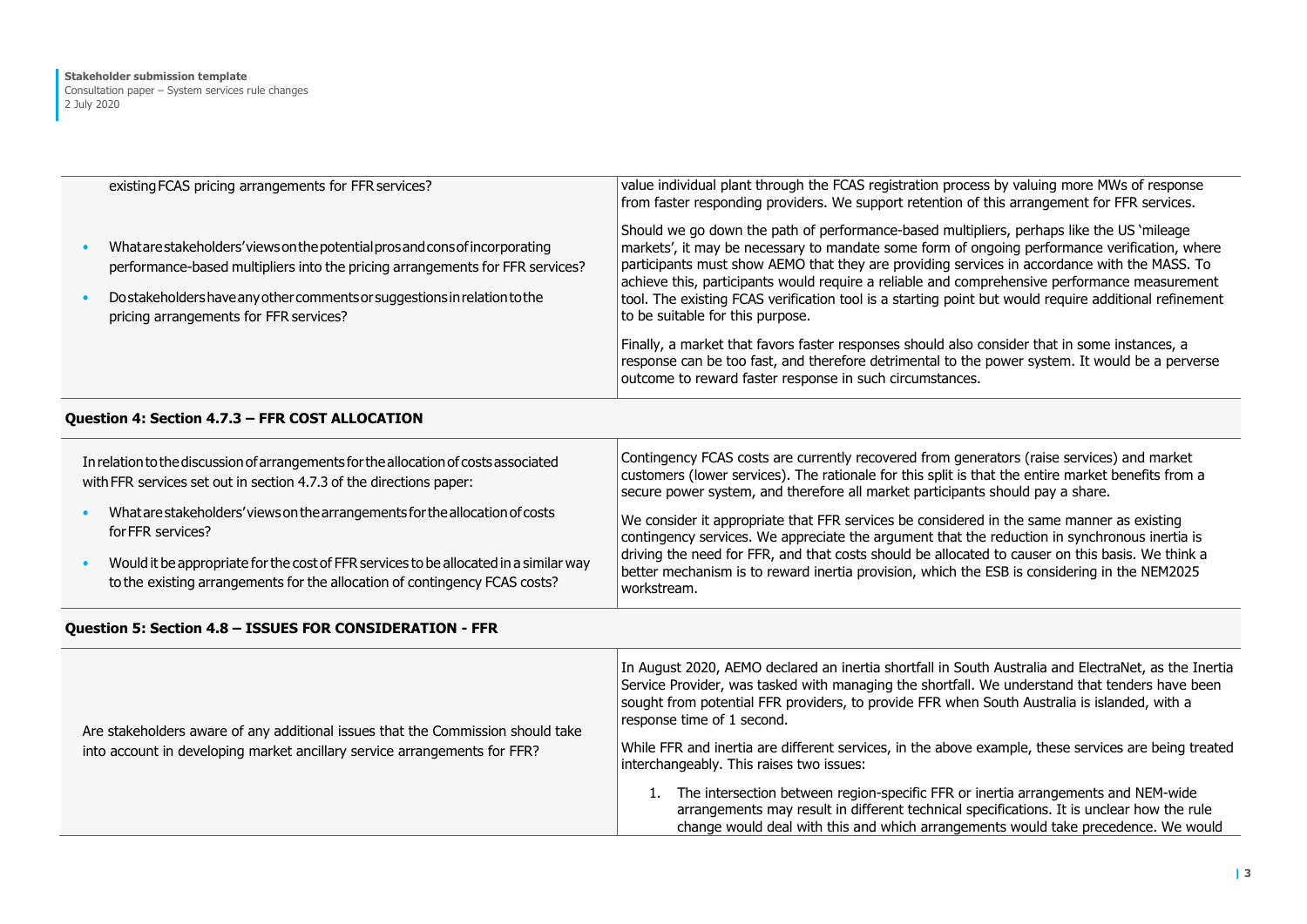|                                                                                                                                                                                                                                                                                                                                                                                                                                                                                                                                                                                                                                                           | anticipate that AEMO's forthcoming advice will consider this issue and provide guidance on<br>how to best to manage any crossover.<br>2. In Question 6, below, the AEMC has queried whether it is appropriate to value inertia<br>provided through the FFR service. In the SA example, FFR is acting as a proxy for inertia,<br>and there is an argument that this would be the case for the NEM should this rule be<br>made. Our view is that it is likely appropriate to value inertia provided through the FFR<br>service (see response below).                                                                                                                                                                                                                                                                                                                                                                                                                                                                                                                                                                                                                                                                                                                                                                                                                                                                                                                                                                                                                                                                                               |
|-----------------------------------------------------------------------------------------------------------------------------------------------------------------------------------------------------------------------------------------------------------------------------------------------------------------------------------------------------------------------------------------------------------------------------------------------------------------------------------------------------------------------------------------------------------------------------------------------------------------------------------------------------------|--------------------------------------------------------------------------------------------------------------------------------------------------------------------------------------------------------------------------------------------------------------------------------------------------------------------------------------------------------------------------------------------------------------------------------------------------------------------------------------------------------------------------------------------------------------------------------------------------------------------------------------------------------------------------------------------------------------------------------------------------------------------------------------------------------------------------------------------------------------------------------------------------------------------------------------------------------------------------------------------------------------------------------------------------------------------------------------------------------------------------------------------------------------------------------------------------------------------------------------------------------------------------------------------------------------------------------------------------------------------------------------------------------------------------------------------------------------------------------------------------------------------------------------------------------------------------------------------------------------------------------------------------|
| Question 6: Section 4.8.1 - VALUATION OF INERTIAL RESPONSE                                                                                                                                                                                                                                                                                                                                                                                                                                                                                                                                                                                                |                                                                                                                                                                                                                                                                                                                                                                                                                                                                                                                                                                                                                                                                                                                                                                                                                                                                                                                                                                                                                                                                                                                                                                                                                                                                                                                                                                                                                                                                                                                                                                                                                                                  |
| In relation to the potential arrangements for the valuation of inertial response<br>described in section 4.8.1 of the directions paper:<br>What are stakeholders' views on the valuation of inertial response as<br>part of the contingency services, including the proposed new FFR<br>contingency services?<br>What are stakeholders' views on the current governance arrangements for<br>$\bullet$<br>contingency services; where the detailed service specification is determined<br>by AEMO and documented in the MASS? (Is it appropriate for the NER to<br>provide further quidance on how inertial response should be considered in<br>the MASS?) | AGL supports changes to the NER to ensure that inertia is appropriately compensated and have<br>previously suggested to the AEMC that a competitive tender process may be an appropriate way to<br>achieve this. That said, the ESB is considering how best to value inertia as a standalone service<br>and it is not the subject of this consultation.<br>The AEMC queries whether inertial response, as a 'by-product' of providing FFR contingency<br>service, should be valued (included) in the payment a participant receives for providing FFR.<br>Pricing FFR in this way would require a calculation of the inertia 'benefit' a participant provides in<br>each trading interval and determining a fixed or dynamic monetary value for this benefit. FFR<br>would likely be priced as the participant's MWs enabled for the service at the market clearing price,<br>with an inertia payment on top of this, in specified circumstances.<br>Should the AEMC go down this route, the NER would have to be amended (cl. 3.11.2 Market<br>ancillary services and perhaps even cl. 3.9.2A Determination of ancillary services prices) to<br>explicitly state that inertial response will be valued and priced as part of the contingency FFR<br>services. Detailed technical specifications, including measurement of inertial response, could then<br>be documented in the MASS.<br>Our leaning is that this would be appropriate, but we note that it would be complex and could<br>therefore delay implementation of the FFR service, and would eventually have to link in with any<br>future valuing of inertia through the ESB's work. |

## **Question 7: Section 4.8.2 – PRICE RESPONSIVE DEMAND FOR CONTINGENCY SERVICES**

| In relation to the discussion of arrangements for incorporating price responsiveness<br>into the procurement of contingency services in the NEM set out in section 4.8.2: | The draft rule determination states that the intention of the demand-curve approach to FCAS<br>procurement would be that the benefit to consumers from increased power system resilience would<br>exceed the costs for the additional FCAS above the minimum requirement. |
|---------------------------------------------------------------------------------------------------------------------------------------------------------------------------|---------------------------------------------------------------------------------------------------------------------------------------------------------------------------------------------------------------------------------------------------------------------------|
| What are stakeholders' views on the potential pros and cons                                                                                                               |                                                                                                                                                                                                                                                                           |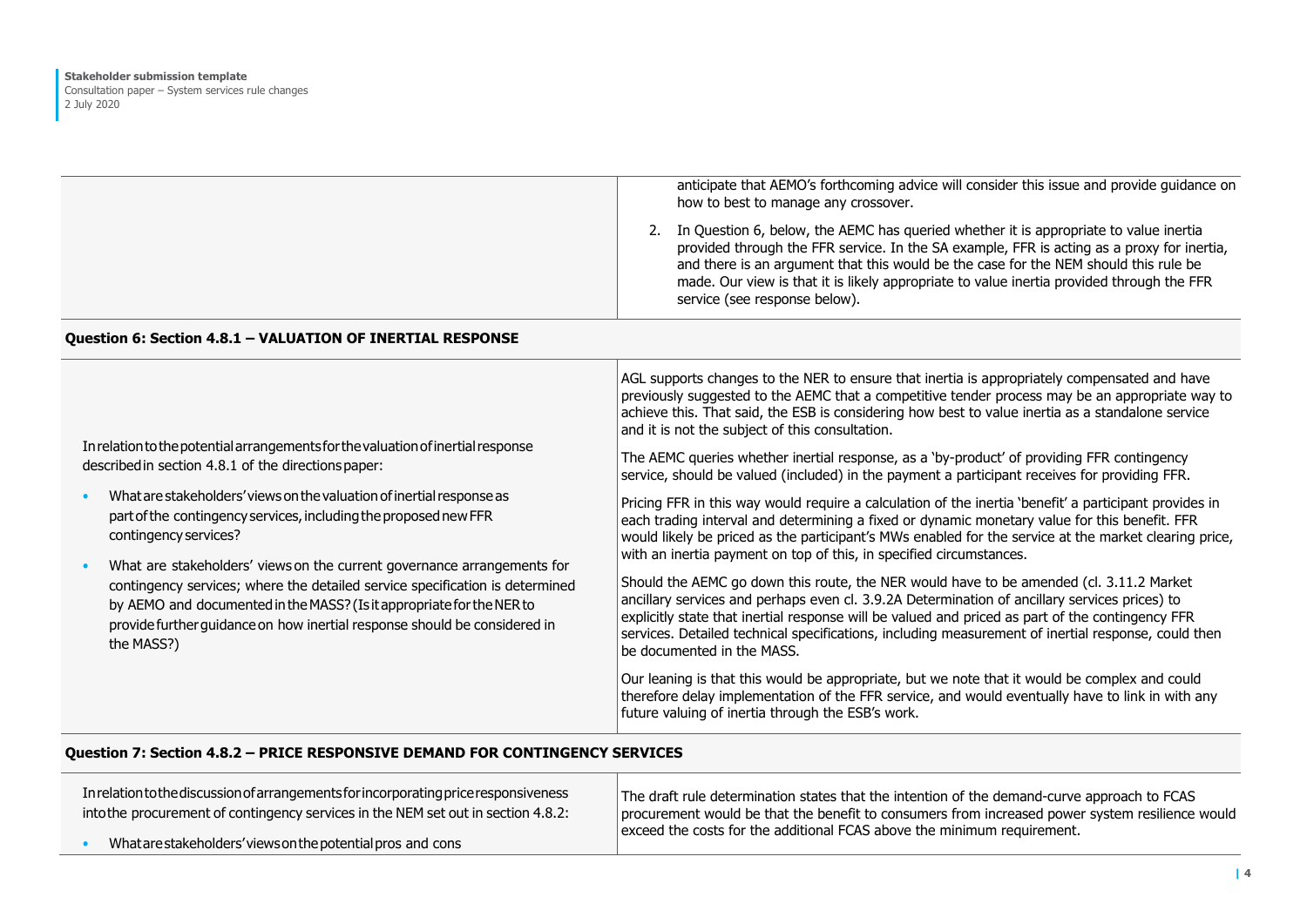| associated with the implementation of a "demand curve"<br>approach to procurement of FCAS?                                                               | Our inclination is that the proposed demand-curve approach to FCAS procurement is not helpful to<br>the power system or to consumers. Given its complexity, we do not consider this issue should be<br>pursued within the current rule change request, but offer the following for the AEMC's |
|----------------------------------------------------------------------------------------------------------------------------------------------------------|-----------------------------------------------------------------------------------------------------------------------------------------------------------------------------------------------------------------------------------------------------------------------------------------------|
| What are stakeholders' views on the priority of such a change to the market<br>frameworks?                                                               | consideration:                                                                                                                                                                                                                                                                                |
| If such an approach was to be implemented, what are stakeholders' views on<br>the appropriate governance arrangements, including the potential oversight | We query whether there is a missed step, and that first it may be necessary to determine the<br>value of increased power system resilience, perhaps in a similar manner to the AER's<br>determination of the values of customer reliability.                                                  |
| role for the AER?                                                                                                                                        | We consider this can be managed through the existing framework. If increased resilience has<br>economic value, is this not better reflected through power system constraints?                                                                                                                 |
|                                                                                                                                                          | Finally, we wonder whether there would be a distortionary impact on the energy market<br>should FCAS "reserves" be procured. Careful consideration should be given to potential<br>intended consequences.                                                                                     |

#### **Question 8: Section 4.8.3 – INTERACTION BETWEEN MANDATORY PFR & FFR ARRANGEMENTS**

| What are stakeholders' views in relation to the potential interactions<br>between new FFR arrangements and the Mandatory PFR arrangement? | Our views on mandatory PFR are set out in the section below, but in summary we do not consider<br>a mandatory PFR requirement should apply from 2023 onwards. Instead, efficient levels of PFR<br>should be procured from providers who would be required to maintain headroom for the service.<br>Non-mandatory PFR should continue to be provided at a narrow deadband, within the +/-0.15Hz<br>contingency band that would trigger FFR, thereby giving would-be service providers the option of<br>maintaining headroom for PFR or FFR. |
|-------------------------------------------------------------------------------------------------------------------------------------------|--------------------------------------------------------------------------------------------------------------------------------------------------------------------------------------------------------------------------------------------------------------------------------------------------------------------------------------------------------------------------------------------------------------------------------------------------------------------------------------------------------------------------------------------|
|                                                                                                                                           | Similar acronyms aside, PFR and FFR are different services, each serving a different purpose within<br>the power system. With technical settings and procurement kept separate, any potentially negative<br>interactions would be minimised.                                                                                                                                                                                                                                                                                               |

#### **Question 9: Section 4.8.4 – IMPLEMENTATION AND STAGING FOR FFR**

| In relation to the discussion of the implementation arrangements for FFR services as<br>set out in section 4.8.4:                       | AGL agrees with the process for implementation of FFR as described in the draft rule<br>determination, noting that along with changes on AEMO's side, participants would also have to<br>make changes (e.g. bidding software, plant settings) to be ready to provide the FFR services. |
|-----------------------------------------------------------------------------------------------------------------------------------------|----------------------------------------------------------------------------------------------------------------------------------------------------------------------------------------------------------------------------------------------------------------------------------------|
| What are stakeholders' views in relation to the process for the<br>implementation of FFR arrangements in the NEM?                       | It may be the case that transitional arrangements are necessary to implement market<br>arrangements for FFR. For example, AEMO will need to develop its understanding of network                                                                                                       |
| What are stakeholders' views on the potential need for interim or<br>transitional arrangements as part of the transition to spot market | conditions and any specific locational requirements or constraints. On the participant-side, the<br>registered FFR capacity values may need to be reconsidered once a participant's real-world FFR<br>performance is assessed following a contingency event.                           |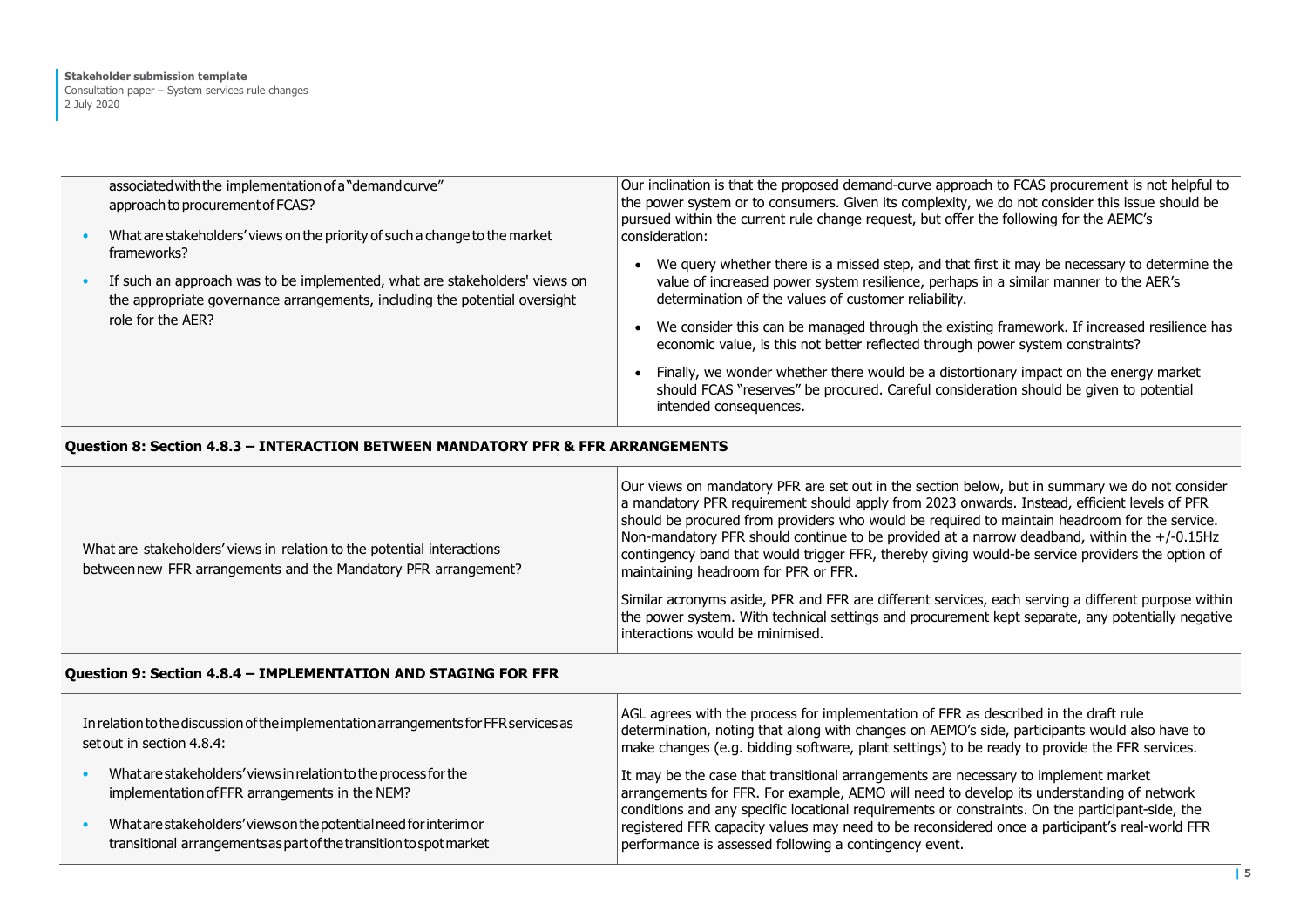| arrangements for FFR? | Overall, AGL considers that FFR arrangements be established as soon as possible, to meet system |
|-----------------------|-------------------------------------------------------------------------------------------------|
| needs.                |                                                                                                 |

# **CHAPTER 5** – PRIMARY FREQUENCY RESPONSE INCENTIVE ARRANGEMENTS

#### **Question 10: Section 5.1.3 – THE ROLE OF MANDATORY PFR**  In relation to the discussion of the role for a mandatory obligation as part of the enduring PFR arrangements in the NEM, set out in section 5.1.3: • Do stakeholders agree that a mandatory PFR arrangement provides a valuable safety net to help protect the power system from significant non-credible contingency events? • Do stakeholders agree that the narrow, moderate and wide settings for a mandatory PFR response band adequately represent the broad policy options for the frequency response band for Mandatory PFR? With the experience of the mandatory PFR roll-out to draw on, our view is that the PFR settings are working to stabilise system frequency. We have observed that recovery time following contingency events has reduced and that the power system is overall more resilient to frequency deviations. The improvements we have seen occurred with mandatory PFR implemented at around 30 per cent of scheduled/semi-scheduled generators. On this basis we do not consider that NEM-wide mandatory PFR is required. The same excellent power system results could be achieved by procuring the necessary amount of PFR through market arrangements. Regarding the policy options for the frequency response band, the narrow, moderate, and wide settings do seem to represent the available options.

#### **Question 11: Section 5.4 – PROBLEM DEFINITION AND REFORM OBJECTIVE — PFR INCENTIVE ARRANGEMENTS RULE CHANGE**

| What are stakeholders' views on the problem definition and reform objectives<br>for enduring PFR arrangements set out in section 5.4? | AGL does not agree with all aspects of the problem definition. We agree that enduring PFR would assist<br>in controlling power system frequency during normal operation, but do not consider that provision must<br>be mandated. Provision of PFR should be appropriately valued and procured at efficient levels, to ensure<br>scarcity signals and therefore investment drivers are maintained, particularly as large thermal units<br>(traditional PFR providers) exit.<br>We agree with the summary of actions proposed by the AEMC. |
|---------------------------------------------------------------------------------------------------------------------------------------|------------------------------------------------------------------------------------------------------------------------------------------------------------------------------------------------------------------------------------------------------------------------------------------------------------------------------------------------------------------------------------------------------------------------------------------------------------------------------------------------------------------------------------------|
|                                                                                                                                       |                                                                                                                                                                                                                                                                                                                                                                                                                                                                                                                                          |

#### **Question 12: Section 5.4.1 – ECONOMIC ANALYSIS OF MANDATORY PFR**

| In relation to the discussion of the costs and benefits of Mandatory PFR<br>arrangements set out in section 5.4.1: |                                                                              | AGL agrees that getting the frequency respond band setting right is critical to establishing effective<br>enduring PFR arrangements. Our views on enduring PFR arrangements, including potential deadbands, |
|--------------------------------------------------------------------------------------------------------------------|------------------------------------------------------------------------------|-------------------------------------------------------------------------------------------------------------------------------------------------------------------------------------------------------------|
|                                                                                                                    | What are stakeholders' views of the indicative curves for costs and benefits | are given in response to Question 17.                                                                                                                                                                       |
|                                                                                                                    | of Mandatory PFR with respect to the frequency response band settings, set   |                                                                                                                                                                                                             |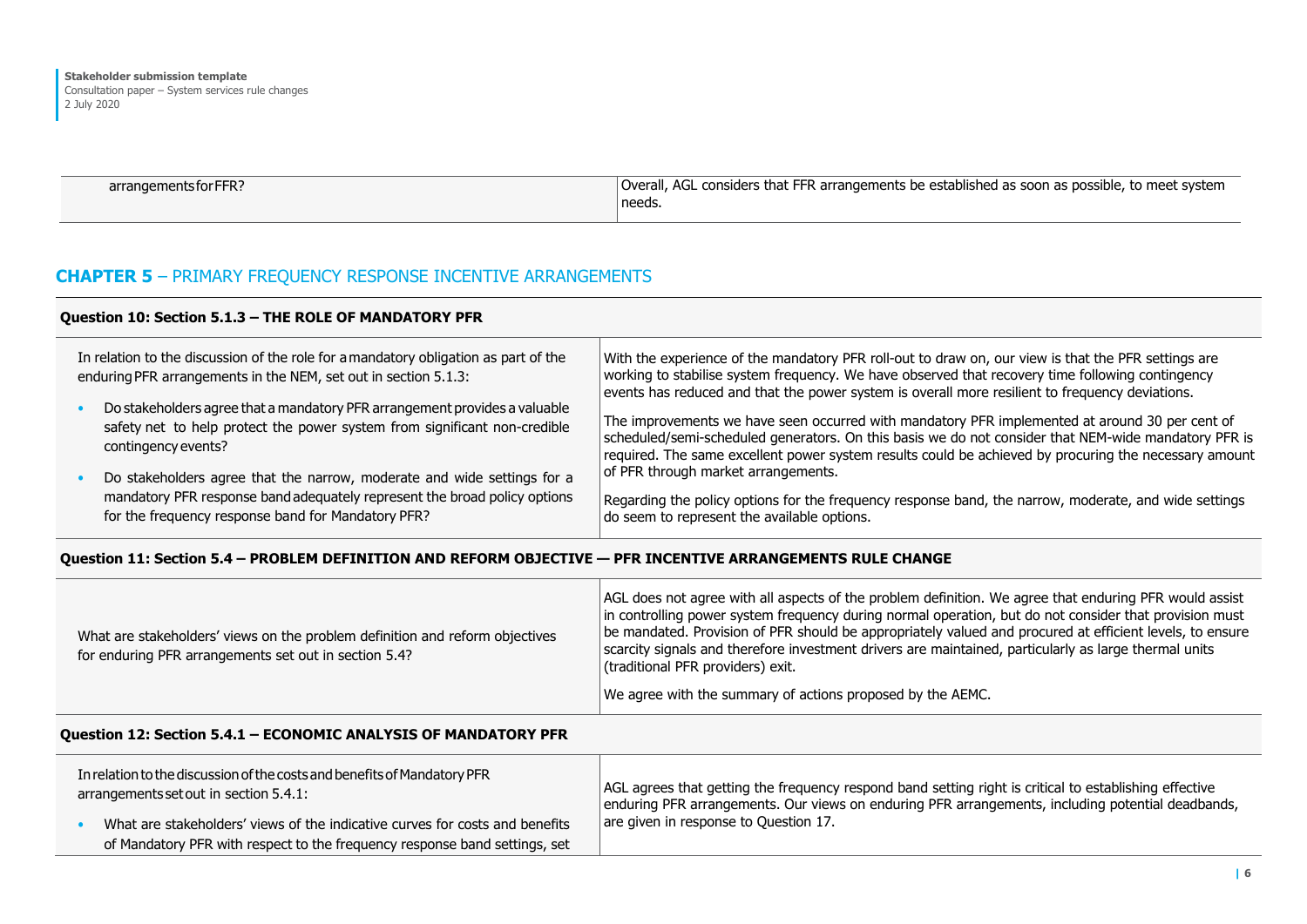| out in figure 5.4?<br>Do stakeholders agree that the frequency response band setting is a key<br>variable for the determination of enduring PFR arrangements that meet the<br>power system needs and are economically efficient over the long term?<br>What are stakeholders' views on the effectiveness of the exemption<br>framework under the Mandatory PFR arrangement? | Narrow band PFR implementation costs vary widely between plant. Generators that had been required to<br>provide PFR under previous iterations of the NER have likely faced lower costs in implementing<br>mandatory PFR compared to generators constructed when no such requirement existed.<br>We have found the variation framework under the Mandatory PFR arrangement to be effective, with<br>AEMO granting variations from the PFR requirements where the costs of strict compliance would have<br>been onerous and caused significant delays in implementation. |
|-----------------------------------------------------------------------------------------------------------------------------------------------------------------------------------------------------------------------------------------------------------------------------------------------------------------------------------------------------------------------------|------------------------------------------------------------------------------------------------------------------------------------------------------------------------------------------------------------------------------------------------------------------------------------------------------------------------------------------------------------------------------------------------------------------------------------------------------------------------------------------------------------------------------------------------------------------------|
| What are stakeholders' views on the role that the allowance for variable<br>droop settings plays in relation to the cost impacts of Mandatory PFR?                                                                                                                                                                                                                          |                                                                                                                                                                                                                                                                                                                                                                                                                                                                                                                                                                        |
| Based on the initial roll out of the Mandatory PFR arrangement to generators<br>over 200MW, what are stakeholders' views on how the cost impacts of<br>Mandatory PFR are impacted by the proportion of the fleet that is responsive<br>to frequency variations?                                                                                                             |                                                                                                                                                                                                                                                                                                                                                                                                                                                                                                                                                                        |
| What other considerations are there in relation to developing effective and<br>efficient arrangements for PFR in the NEM?                                                                                                                                                                                                                                                   |                                                                                                                                                                                                                                                                                                                                                                                                                                                                                                                                                                        |

# **Question 13: Section 5.5 – ADVICE FOR ENDURING PFR ARRANGEMENTS**

| What are stakeholders' views of the Commission's proposed approach to obtaining<br>advice to inform its determination of enduring arrangements for PFR in the NEM? | We support the AEMC's proposal to seek independent advice alongside AEMO's advice.<br>As the proponent of the mandatory PFR rule, AEMO is likely to seek continuation of narrow band<br>mandatory PFR. AEMO must maintain the power system in a satisfactory operating state and will likely<br>take a risk averse approach.<br>It is not AEMO's primary role to balance risk with considerations of economic efficiency, and the costs<br>ultimately borne by end users. This is where an independent expert can add value. |
|--------------------------------------------------------------------------------------------------------------------------------------------------------------------|------------------------------------------------------------------------------------------------------------------------------------------------------------------------------------------------------------------------------------------------------------------------------------------------------------------------------------------------------------------------------------------------------------------------------------------------------------------------------------------------------------------------------|
|--------------------------------------------------------------------------------------------------------------------------------------------------------------------|------------------------------------------------------------------------------------------------------------------------------------------------------------------------------------------------------------------------------------------------------------------------------------------------------------------------------------------------------------------------------------------------------------------------------------------------------------------------------------------------------------------------------|

# **Question 14: Section 5.6.1 – PROCUREMENT ARRANGEMENTS FOR NARROW BAND PFR SERVICES**

| In relation to the discussion of potential procurement arrangements for narrow<br>band PFR services in section 5.6.1: | As stated in response to question 10, mandatory PFR implementation has had a positive effect on the<br>power system with around 30 per cent of scheduled/semi-scheduled generators implementing narrow<br>band settings. We anticipate similar power system benefits could be achieved through option two, new |
|-----------------------------------------------------------------------------------------------------------------------|----------------------------------------------------------------------------------------------------------------------------------------------------------------------------------------------------------------------------------------------------------------------------------------------------------------|
| What are stakeholders' views on three options identified for further                                                  | market ancillary service arrangements for primary regulation services, or option three, new incentive-                                                                                                                                                                                                         |
| consideration?                                                                                                        | based arrangements for voluntary provision.                                                                                                                                                                                                                                                                    |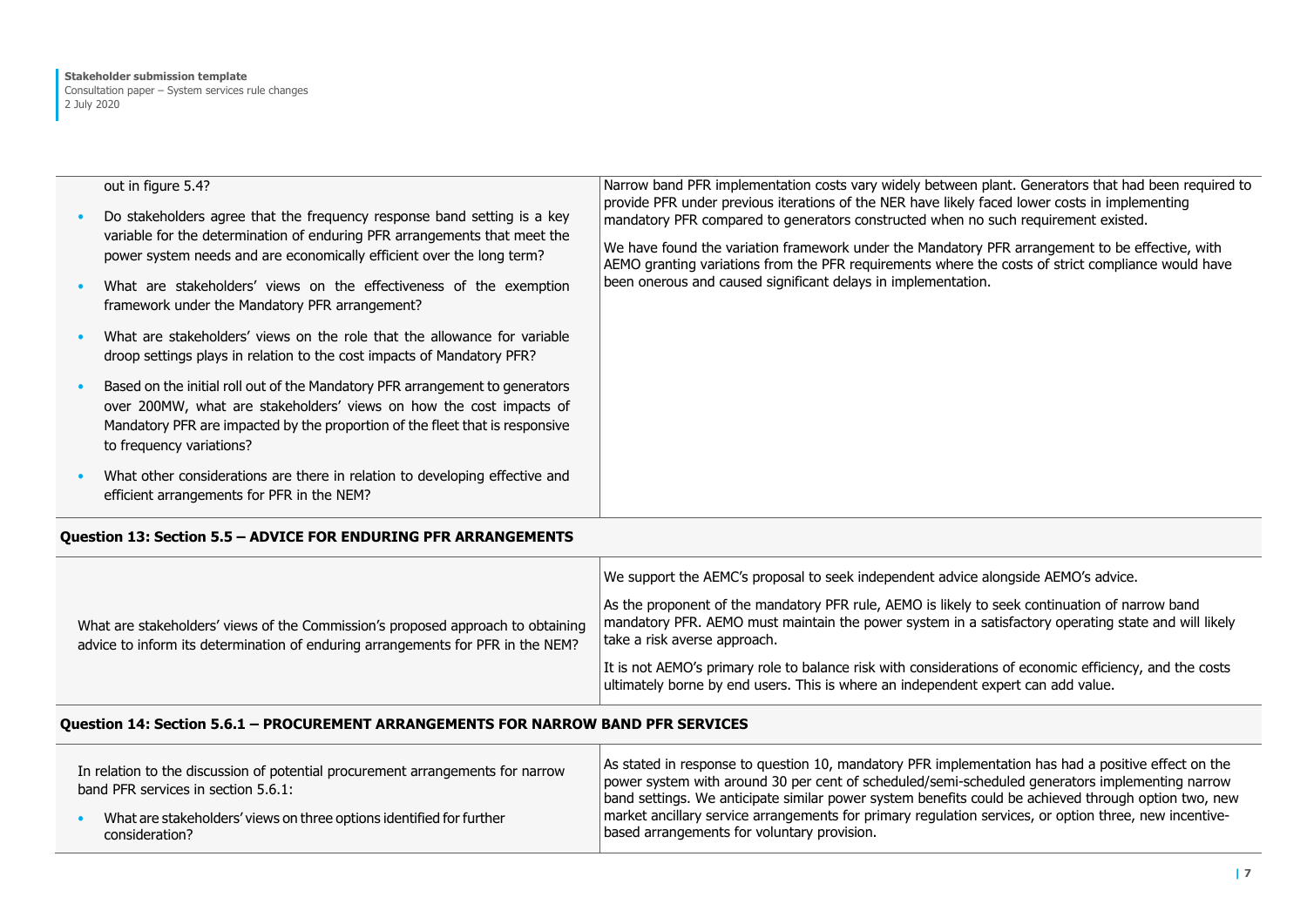| a. Existing market ancillary service arrangements           | Option two would require changes to the MASS to differentiate between the proposed new primary<br>regulation services, existing regulation services, and existing contingency services, recognising the<br>different roles played by each service. Option two maximises economic efficiency, as the level of primary<br>regulating service required would shift dynamically through the dispatch engine and be priced based on<br>competitive bidding. |
|-------------------------------------------------------------|--------------------------------------------------------------------------------------------------------------------------------------------------------------------------------------------------------------------------------------------------------------------------------------------------------------------------------------------------------------------------------------------------------------------------------------------------------|
| b. New market ancillary service arrangements                |                                                                                                                                                                                                                                                                                                                                                                                                                                                        |
| c. New incentive-based arrangements for voluntary provision |                                                                                                                                                                                                                                                                                                                                                                                                                                                        |
| Are there any other options that would be preferable?       | Voluntary PFR provision under option three is more complicated, as it is unclear how the level of PFR<br>procured will be optimised against power system needs, and therefore how it will be priced.                                                                                                                                                                                                                                                   |

# **Question 15: Section 5.6.2 – PROCUREMENT ARRANGEMENTS FOR NARROW BAND PFR SERVICES**

|                                                                                                           | Generally speaking, narrow band PFR places a high degree of stress on the generating unit providing it,<br>with greater wear and tear experienced, particularly with there is a limited number of service providers.<br>Any pricing arrangements must be commensurate with this burden.                                                                                                                                                                                     |
|-----------------------------------------------------------------------------------------------------------|-----------------------------------------------------------------------------------------------------------------------------------------------------------------------------------------------------------------------------------------------------------------------------------------------------------------------------------------------------------------------------------------------------------------------------------------------------------------------------|
|                                                                                                           | Pricing through the dispatch of market ancillary services would be appropriate for procurement option<br>two and is likely the simplest option overall, given existing FCAS arrangements. It allows participants to<br>determine what price they are willing to accept for providing the service, considering the costs they incur<br>to provide it. We would support this pricing approach should the AEMC introduce new market ancillary<br>service arrangements for PFR. |
| What are stakeholders' views on the arrangements for the pricing of PFR as<br>described in section 5.6.2? | AGL is keen to see the work IES is undertaking on double-sided causer pays. While potentially<br>complicated to calculate, there is a fairness is allocating costs to participants that cause frequency<br>deviations, while rewarding those that help to minimise or counter deviations. Accordingly, we would also<br>welcome further investigation of frequency response deviation pricing, which is based on a similar<br>penalise and reward principle.                |
|                                                                                                           | We do not support further consideration of regulated pricing for PFR. Setting a single, regulated price,<br>does not account for the different costs of providing PFR from various technology types and<br>network/regional locations. Further, regulated pricing does not support competitive, market-based<br>procurement, which is our preferred pathway for enduring PFR.                                                                                               |

### **Question 16: Section 5.6.3 – ALLOCATION OF COSTS FOR NARROW BAND PFR**

| What are stakeholder's views on the allocation of costs for narrow band PFR<br>services as described in section 5.6.3?                                                                                                          | AGL agrees with the AEMC that it may be most appropriate to allocate narrow band PFR costs within the<br>existing regulation service cost allocation, based on a causer pays principle. This is a simple and fair<br>allocation. |
|---------------------------------------------------------------------------------------------------------------------------------------------------------------------------------------------------------------------------------|----------------------------------------------------------------------------------------------------------------------------------------------------------------------------------------------------------------------------------|
| Do stakeholders agree that the any additional costs for narrow band PFR be<br>allocated through the existing causer pays procedure for the allocation of<br>regulation costs (or a revised version as described in section 5.9? | Per section 5.9 of the draft rule determination, we would also support the residual factor of regulating<br>services cost recovery to be shared by market customers and non-metered market generation.                           |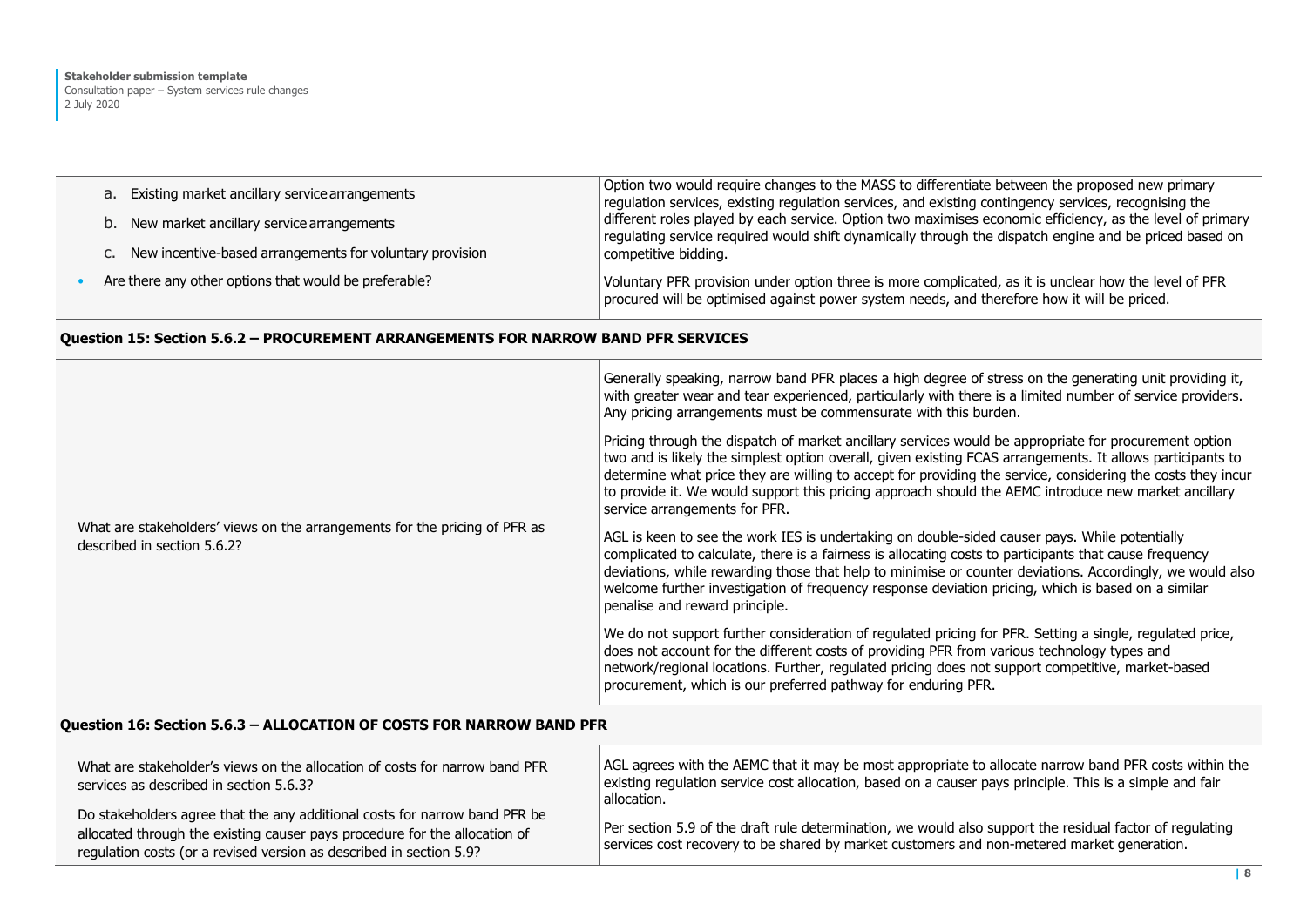#### **Question 17: Section 5.7 – PATHWAYS FOR ENDURING PFR ARRANGEMENTS**

|                                                                                                                                                                                                                                                                                                                                         | 1. Maintain the existing Mandatory PFR arrangement with improved PFR pricing.                                                                                                                                                                                                                               |
|-----------------------------------------------------------------------------------------------------------------------------------------------------------------------------------------------------------------------------------------------------------------------------------------------------------------------------------------|-------------------------------------------------------------------------------------------------------------------------------------------------------------------------------------------------------------------------------------------------------------------------------------------------------------|
|                                                                                                                                                                                                                                                                                                                                         | We do not support retaining existing mandatory PFR arrangements, as fleetwide PFR provision is<br>far in excess of NEM requirements and therefore inefficient.                                                                                                                                              |
|                                                                                                                                                                                                                                                                                                                                         | 2. Revise the Mandatory PFR arrangement by widening the PFCB and develop new FCAS<br>arrangements for the provision of PFR during normal operation (primary regulating services)                                                                                                                            |
| In relation to the pathways for enduring PFR arrangements set out in section 5.7:<br>What are stakeholders' views on the enduring PFR pathways?<br>Do stakeholders agree with the Commission's preliminary preference for<br>pathway two? (the widening of the PFCB and the introduction of market<br>arrangements for narrow band PFR) | AGL supports developing new FCAS arrangements (primary regulating services) for provision of<br>PFR during normal operation. To support normal operation, the frequency response deadband<br>would have to be narrow or moderate $-$ that is, it must be less than the contingency band of<br>$+/-0.15$ Hz. |
|                                                                                                                                                                                                                                                                                                                                         | We consider new FCAS arrangements to be preferable to voluntary incentive-based provision. As<br>stated in response to question 14 on voluntary PFR provision, it is unclear how the level of PFR<br>procured will be optimised against power system needs, and therefore how it will be priced.            |
|                                                                                                                                                                                                                                                                                                                                         | Retaining a mandatory PFR requirement at a wide deadband of +/-0.5Hz may provide some<br>benefit in assisting the power system recovery from non-credible contingency events, and we are<br>not opposed to this suggestion.                                                                                 |
|                                                                                                                                                                                                                                                                                                                                         | 3. Remove the Mandatory PFR arrangement and replace it with alternative arrangements for PFR.                                                                                                                                                                                                               |
|                                                                                                                                                                                                                                                                                                                                         | To the extent this is similar to pathway 2, AGL supports replacing existing mandatory with a new<br>market ancillary service to support the power system during normal operation.                                                                                                                           |

#### **Question 18: Section 5.8 – FUTURE REVIEW OF THE FOS**

| What are stakeholders' views of the Commission's proposed approach towards a<br>future review of the FOS as part of the development of enduring PFR<br>arrangements? | AGL supports a review of the FOS both as part of the development of enduring PFR arrangements and<br>the potential introduction of an FFR contingency service. The current FCAS categories have been in place<br>for some time, but with the potential introduction of a new regulation and contingency service, it makes<br>sense to review the underlying system standard on which the frequency control services are based. This<br>would help to ensure the correct reforms are being progressed and that the frequency operating<br>standard remains fit for purpose in a transitioning power system. |
|----------------------------------------------------------------------------------------------------------------------------------------------------------------------|------------------------------------------------------------------------------------------------------------------------------------------------------------------------------------------------------------------------------------------------------------------------------------------------------------------------------------------------------------------------------------------------------------------------------------------------------------------------------------------------------------------------------------------------------------------------------------------------------------|
|----------------------------------------------------------------------------------------------------------------------------------------------------------------------|------------------------------------------------------------------------------------------------------------------------------------------------------------------------------------------------------------------------------------------------------------------------------------------------------------------------------------------------------------------------------------------------------------------------------------------------------------------------------------------------------------------------------------------------------------------------------------------------------------|

#### **Question 19: Section 5.9 – REFORMS TO THE NER RELATING TO COST ALLOCATION FOR REGULATION SERVICES – CAUSER PAYS**